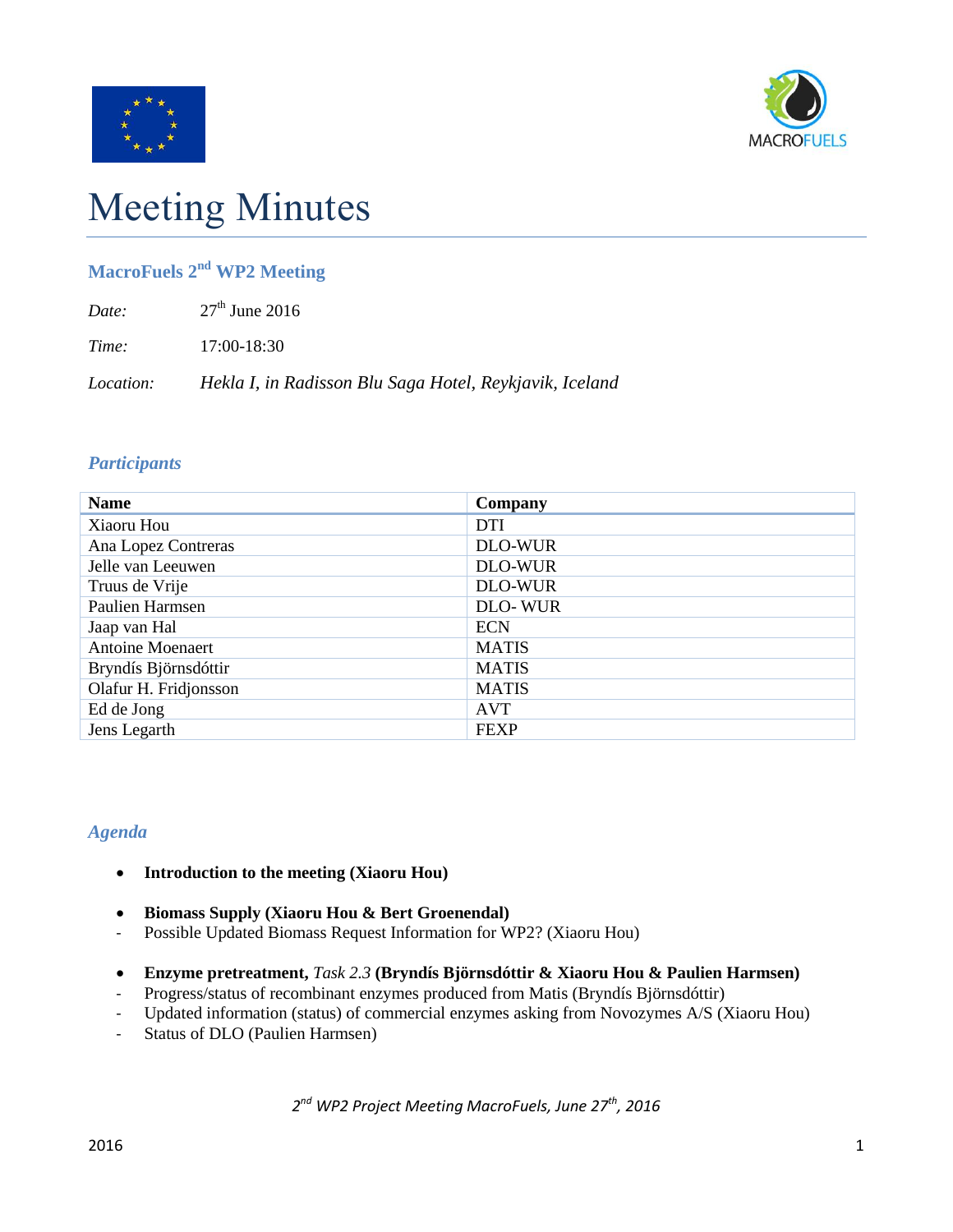



- **Fractionation and mild chemical treatment,** *Task 2.4* **(Jaap van Hal & Ed de Jong & Jelle van Leeuwen)**
	- Task status (any new agreement between task partners?) (Jaap van Hal)
	- AVT status (Ed de Jong)
	- DLO status (Jelle van Leeuwen)
- **Ensiling treatment,** *Task 2.2* **(Xiaoru Hou & Rene Schepens)**
- DTI's preliminary test results of FEXP's one *Lactobacillus* strain (Xiaoru Hou)
- Introduction of FEXP's contribution to the task (e.g. facility and work plan) (Rene Schepens)
- *Etc.* **(All meeting participants)**
- **Next meeting**

#### *Minutes of meeting*

- 1. This meeting aimed to follow up WP2 progress and discuss some common interests and/or problems.
- 2. SAMS would start the harvesting in the following weeks, and the biomass (*Saccharina* and *Alaria*) would be delivered in the form of air-drying, following collected biomass request information from partners in MacroFuels.
- 3. Olafur presented detailed work of MATIS regarding constructing, producing, screening and testing alginate lyases, laminarinase (BglII), pustulanase, and auxiliary sulfatase produced by different bacteria strains (wild or recombinant, mesophilic or thermophilic). One of the recombinant alginate lyase Alg4 showed the hydrolysis efficiency on alginate of 99%. There are grams of alginate lyases and laminarinases available for testing. Just contact MATIS if any partner is interested. Production of Alg3, Alg4 and laminarinase Bgl110 in 100 liters fermentor is ongoing.
- 4. DTI's contact of Novozymes left the company, and DTI is waiting for the new possible contact's reply of possible free enzyme delivery. Xiaoru will inform WP2 as soon as DTI knows the possibility.
- 5. Rene Shepen's plane was delayed and Jens Legarth presented FEXP instead. DLO, DTI and MATIS all showed interest of testing the ensilage from FEXP, of which a mix of rye and *Ascophyllum* were ensiled together. The tests and investigation will be on the effect of ensiling on biofuel conversion and enzymatic hydrolysis treatment. FEXP will arrange the sample sending to DLO, DTI and MATIS. Xiaoru will call in a meeting with Rene (FEXP) to discuss about the ensiling lab-scale test in DTI.
- 6. Jelle presented the biorefinery pilot plant in DLO. DLO has finished the preparative work for production of sugars including literature research and pre-tests of equipment etc. They will design biorefinery schemes for brown, red and green seaweeds obtained from SAMS.

*2 nd WP2 Project Meeting MacroFuels, June 27th , 2016*